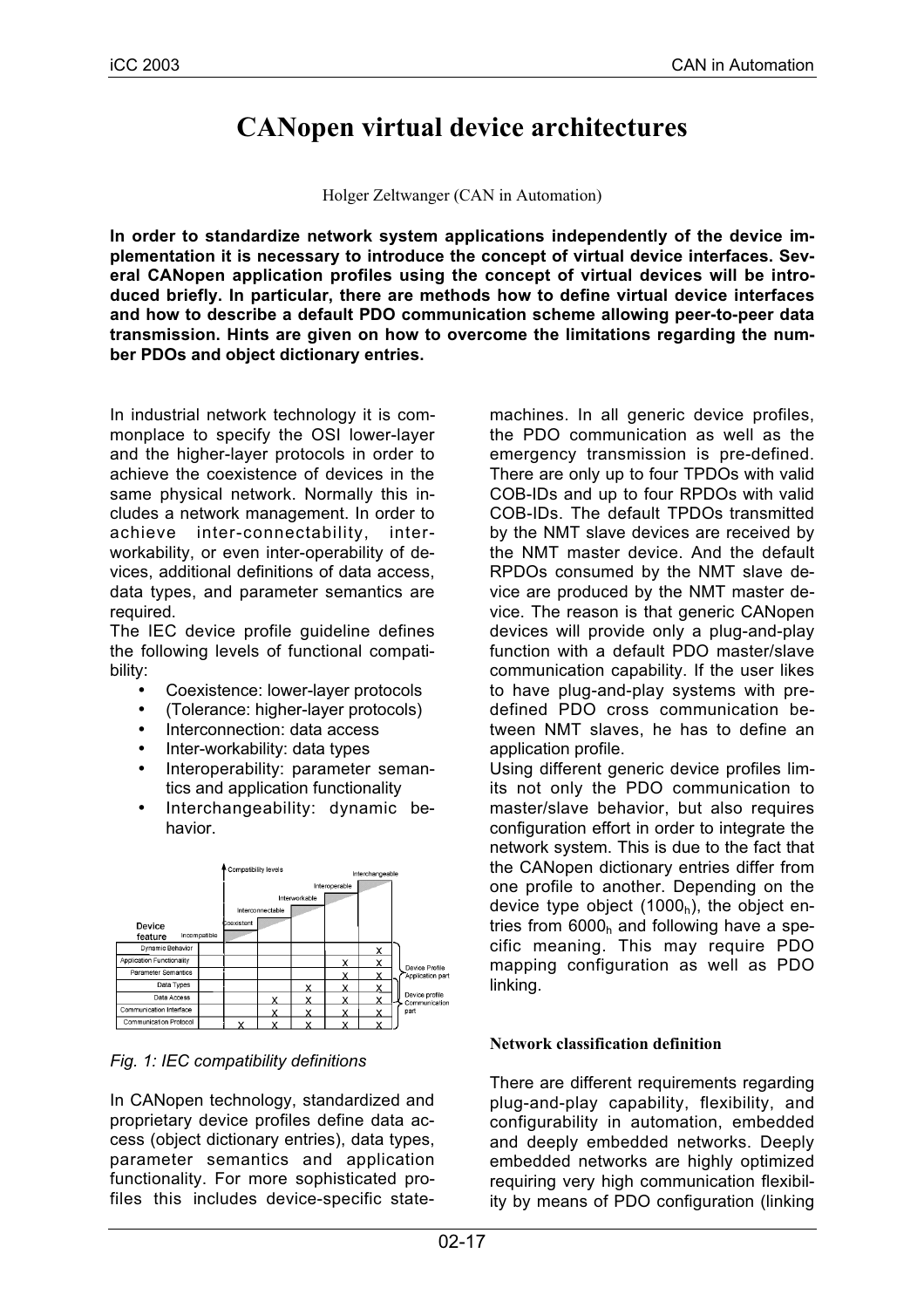and mapping). Designers of deeply embedded systems should have a deep knowledge of the communication system. Embedded networks are not visible for the end-user. Designers of embedded networks like to use standardized profiles in order to limit the configuration effort. Offthe-shelf plug-and-play capability is required. In those embedded networks it is acceptable that specific communication functionality needs configuration of the PDO parameters. Automation networks are designed by end-users. The demand on off-the-shelf plug-and-play capability is very high.



*Fig. 2: Networking architecture for modular machines*

In modern modular machine systems, the machine module manufacturer uses deeply embedded networks. The machinesystem builder implements embedded networks, and the production line designer utilizes automation networks. In deeply embedded networks, it is commonplace to integrate devices implementing proprietary and standardized device profiles. In embedded networks, a pre-defined PDO broadcast and peer-to-peer communication may be required. In addition, the designer of embedded networks may request a higher granularity of devices not related to the physical implementation. CANopen provides the possibility, to implement up to eight devices in one physical device. This means also up to eight motion controllers may reside in one physical CANopen device. However, not all CANopen device profiles allow this possibility. For example, the one device compliant to the CANopen profile for measuring devices and closedloop controllers may need the entire object dictionary address space.

#### **Device definitions**

According to the ISO 15745 international standard, a device is an entity that performs control, actuating and/or sensing functions and interfaces to other such entities within an automation system. The IEC 61499-1 uses another device definition: Networked independent physical entity of an industrial automation system capable of performing specified functions in a particular context and delimited by its interfaces.

The IEC device profile guideline describes additionally a device interface model. Using this model, the internal structure is not relevant to the application. The following interfaces are defined:

- Control interface
- Process interface
- Configuration interface
- Diagnostics interface



*Fig. 3: IEC device interface model*

The device profile guideline also describes a modular device structure. This hierarchical device structure regards the modules as resources (e.g. in IEC 61131-3 and IEC 61499) or logical devices or virtual devices, which can be subdivided into functional elements. "Functional element" may be described as parameter list members, function blocks and objects. In CANopen, the parameter list members are defined by several attributes (e.g. index and subindex, data type, category, access type, value range, default value). Parameter list members may be variables, array, or records.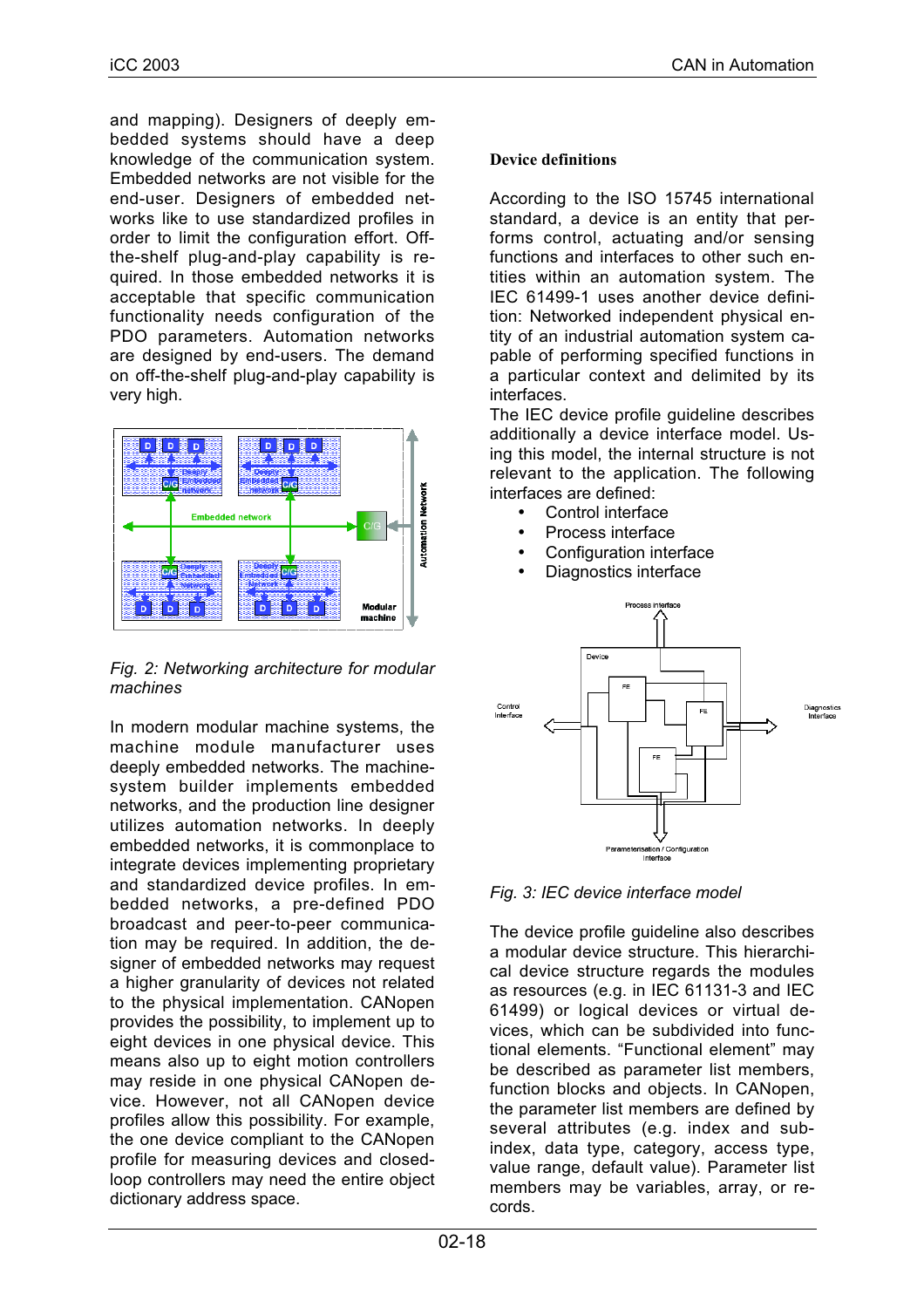### **The concept of virtual devices**

The concept of virtual devices allows defining a granularity of functionality that is optimized for the application field. A virtual device is a set of application functions. Several virtual devices may reside in the very same physical device. However, a virtual device shall not be distributed to several physical devices. Depending on the required granularity of functions, the defined virtual device provides one or more process data and additional configuration parameters.



*Fig. 4: Network transparent gateways using the concept of virtual devices*

The concept of virtual devices allows designing transparent gateways. In one system design, the user may integrate just one CANopen physical device to a gateway representing all the other virtual devices. In another implementation, the system designer may connect just one virtual device via the gateway and a proprietary interface to the CANopen network. Or he may do something in between.

It is also possible to split the logical CANopen network into different physical segments. This allows application-specific network topologies and architectures depending on timing, busload, and other requirements.

## **Profile for passenger information**

The first CANopen application profile was specified for public transportation passenger information systems. This profile was defined jointly with the VDV (German nonprofit organization for public transportation systems) and the Finnish Buslan project.

In the meantime, the profile has been submitted for European standardization.

The profile defines several virtual devices. Each virtual device supports a number of mandatory and optional application objects. All virtual devices share the same object definitions meaning that the object entry definitions in the area from  $6000<sub>h</sub>$  to  $9$ FFF<sub>h</sub> are unique for all devices compliant to this application profile. Some of these entries are related to the physical device, e.g. object  $6000<sub>h</sub>$  that indicates the supported virtual devices.

There are two pre-defined PDO connection sets. In the typical configuration, the main on-board computer virtual device transmits PDOs to the destination indicator virtual device, the next stop indicator virtual device, the ticket canceller virtual device, and the ticket printer virtual device. The main on-board computer virtual device receives PDOs from the identification device. If both of these virtual devices reside on the very same physical device, CAN communication is not necessarily required. The application profile defines the PDO COB-IDs and the PDO mapping. The PDO COB-IDs do not depend on the CANopen node-ID as they do in generic device profiles. The system designer cannot integrate un-configured generic CANopen devices due to the risk of doubly used CAN identifiers.

This default minimum and typical configuration does not satisfy more complex passenger information systems. In this case, the system designer has to configure dedicated PDOs regarding communication and mapping parameters. The configuration effort is still high.

## **Profile for lift control systems**

In the application profile for lift control systems, all physical devices may support MPDOs to be received and to be transmitted. Some virtual devices specify predefined PDO with COB-IDs depending form the physical device's node-ID. In addition, the physical device has to support those PDOs with virtual device-specific COB-IDs. For example: The call controller virtual device for lift 1 transmits the PDO with the CAN identifier  $400<sub>h</sub>$ , the call controller for lift 2 transmits the PDO with the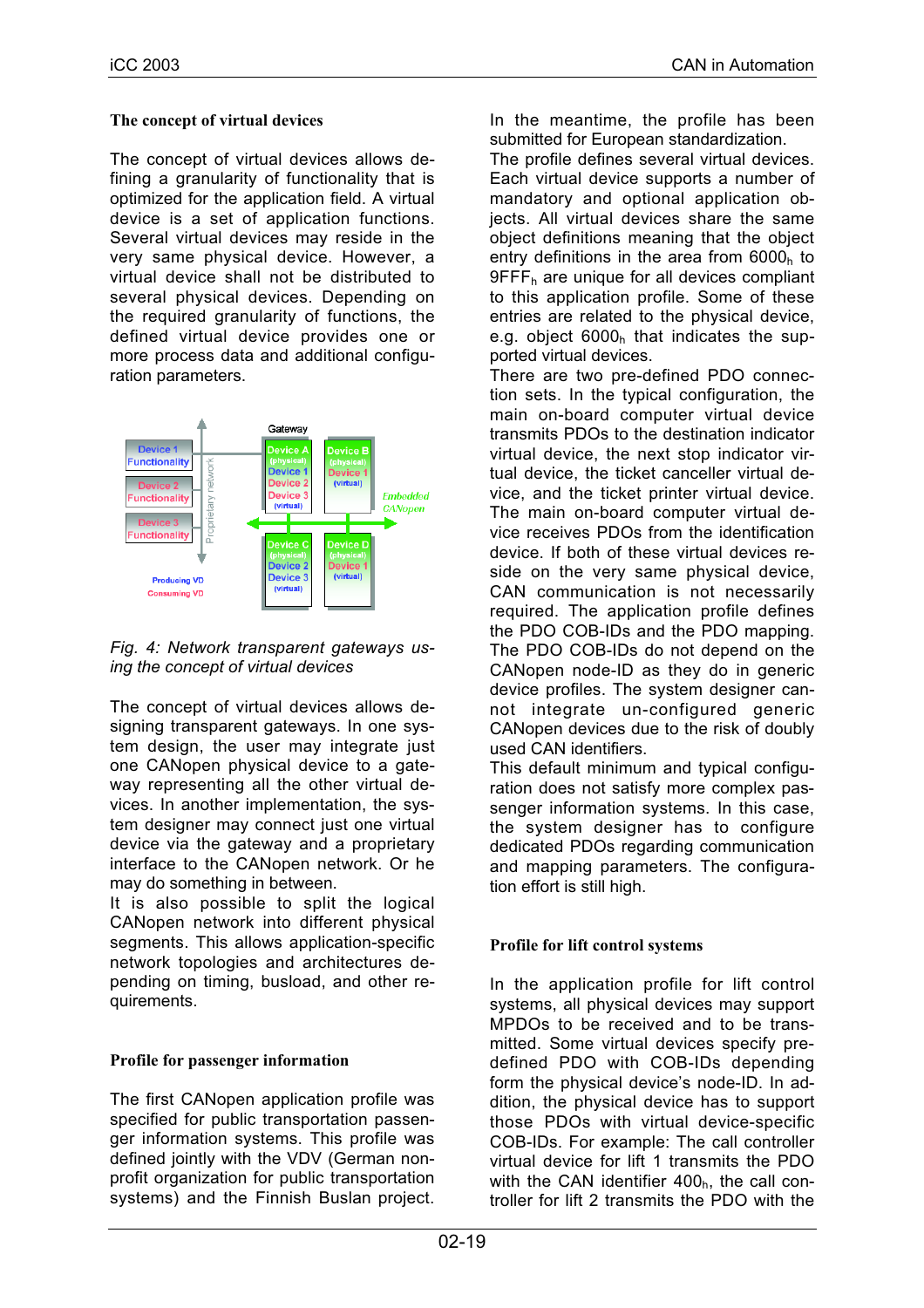CAN identifier  $401<sub>h</sub>$ , etc. The CANopen application profile for lift control systems can run eight single lift control systems each for up to 254 floors.

In this application profile, most of the 512

TPDO and 512 PDOs are used. For non predefined PDO communication, the optional MPDOs may be used. Each physical device may support up to 127 MPDOs to be received.

The MPDO transmitted in Destination Address Mode (DAM) is received by all physical devices that implement the corresponding MPDO consumer. Depending on the multiplexer (corre-

sponding to index and sub-index) the MPDO consumer stores the received data into its object dictionary or it ignores the received data.

| <b>Basic function</b> | Byte 0 | LSB |
|-----------------------|--------|-----|
| <b>Sub function</b>   | Byte 1 |     |
| Source lift           | Byte 2 |     |
| Source panel          | Byte 3 |     |
| Source door           | Byte 4 |     |
| <b>Function data</b>  | Byte 5 | MSB |

*Fig. 5: Input multiplexer for lift panels*

In order to overcome the limitation in the object dictionary with respect to the supported PDOs, the application profile uses not only MPDOs but also other multiplexing objects. The virtual input mapping object (6010 $<sub>h</sub>$ ) and the virtual output mapping</sub> object  $(6020<sub>h</sub>)$  contain one of the digital input or output group objects  $(6100<sub>h</sub>$  to 611F<sub>h</sub>, respectively 6200<sub>h</sub> to 621F<sub>h</sub>). The application profile defines a similar multiplexing object for sensors, the virtual sensor mapping object  $(6012<sub>h</sub>)$  containing one of the sensor group objects (6500<sub>h</sub> to  $651F_h$ ).

The Unsigned48 virtual input mapping objects contain function data, source door, source panel, source lift, sub function, and basic function information. The Unsigned48 virtual output mapping objects and the sensor group objects are structured similar.

### **Profile for door control systems**

The application profile for door control systems specifies a high granularity of virtual devices.



## *Fig. 6: Door profile transmit object*

Each virtual device producing data uses just one or two 32-bit objects for process data. The corresponding virtual device consumers provide one or two 32-bit objects for the received process data. The process data objects to be transmitted are mapped into the transmit data buffer's application data sub-object  $(6001<sub>h</sub>)$ . This subobject is mapped into the standard TPDO\_1 of the physical device.

All physical devices consume by default all TPDOs. The physical device that supposed to process information from a specific virtual device will store the received application data in the appropriate collection object. Of course, it is also possible to configure a different behavior using a configuration tool. In particular, the user may like to disable RPDOs that are not required. The node-ID of the physical devices may also be assigned automatically by means of a node-claiming procedure. It was the intention of this application profile to unburden the system designer from any PDO configuration.

## **Profile for road construction machinery**

The application profile for road construction machinery was developed by the OSYRIS (Open System for Road Informa